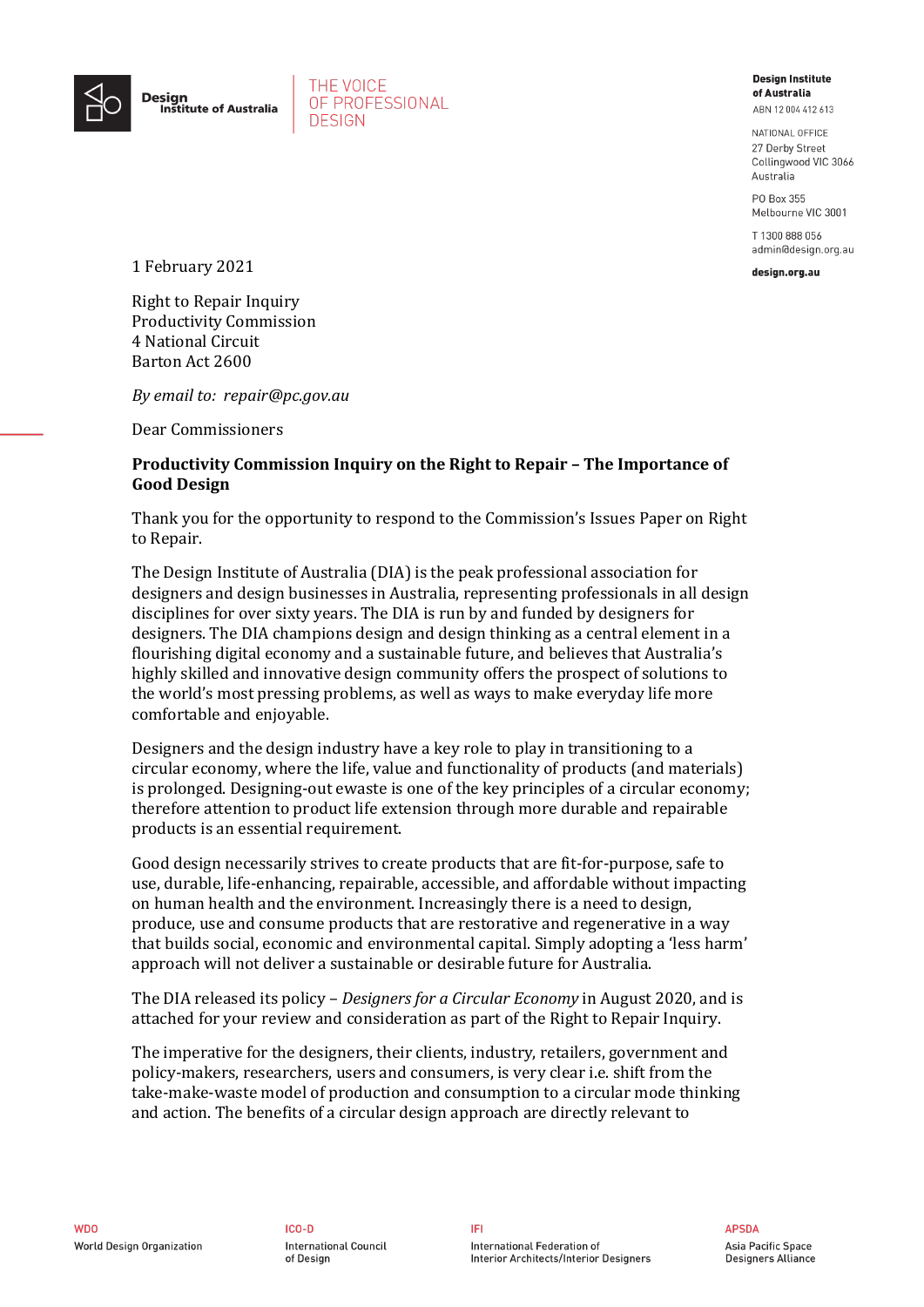enabling more repairable and durable products with a range of positive features that benefit consumers and the environment, including:

- Reduced environmental impacts as a result of designing-out waste and pollution from the outset.
- Longer life products that are designed for durability, repair, reuse, repurposing, remanufacturing and/or recycling.
- Creation of spaces, places and built forms that are restorative and regenerative with explicit attention to human health and wellbeing.
- Design, applied in both product and communications, can contribute to changing our culture from throw-away to care and repair
- Sustainable materials use through closing materials loops and striving for higher levels of widespread upcycling.
- Regenerative and restorative design approaches and outcomes, as opposed to merely doing 'less harm' and being ameliorative.
- Decarbonising our products, services, processes and habits by shifting to clean energy.
- Creation of high-value upcycled products, materials and related design services that close supply chain loops and maximise the specification and procurement

Design for high levels of repairability can make a difference between easy /straightforward repair and difficult or obstructed repair. Design can also help to make the repair process more affordable and safe by integrating specific design for disassembly/reassembly product features. In short, designer's ability to help deliver and facilitate a more cost-effective repair option should not be under-estimated.

Key design decisions may also impact on the longevity or lifespan of a product. When considered from the outset, design can help to prevent premature product obsolescence and early or unnecessary disposal of product, when they could otherwise last longer or be designed and manufactured to make repairability an essential product feature. This is especially relevant to product classes such electrical and electronic devices, which are proliferating in society and constitute one of the fastest growing waste streams in the world. Increasing consumer distaste with premature and planned obsolescence, part of the reason for seeing greater interested in self-repair and policy reforms such as the Right to Repair.

Waste avoidance and reduction by extending product life and prolonging the life of products through design for repairability is an important contribution toward achieving a circular economy by diverting end-of-life products from landfill and maximising their functionality, value and environmental benefit. Indeed, design for durability, repair and reuse can be seen as the 'first responders' when considering solutions and preventative measures that can avoid and reduce waste.

Indeed design for durability and repairability are explicit 'preventative' measures that effectively aim to design-out waste from the outset and therefore underscore one of the key principles of what constitutes a circular economy, and the significantly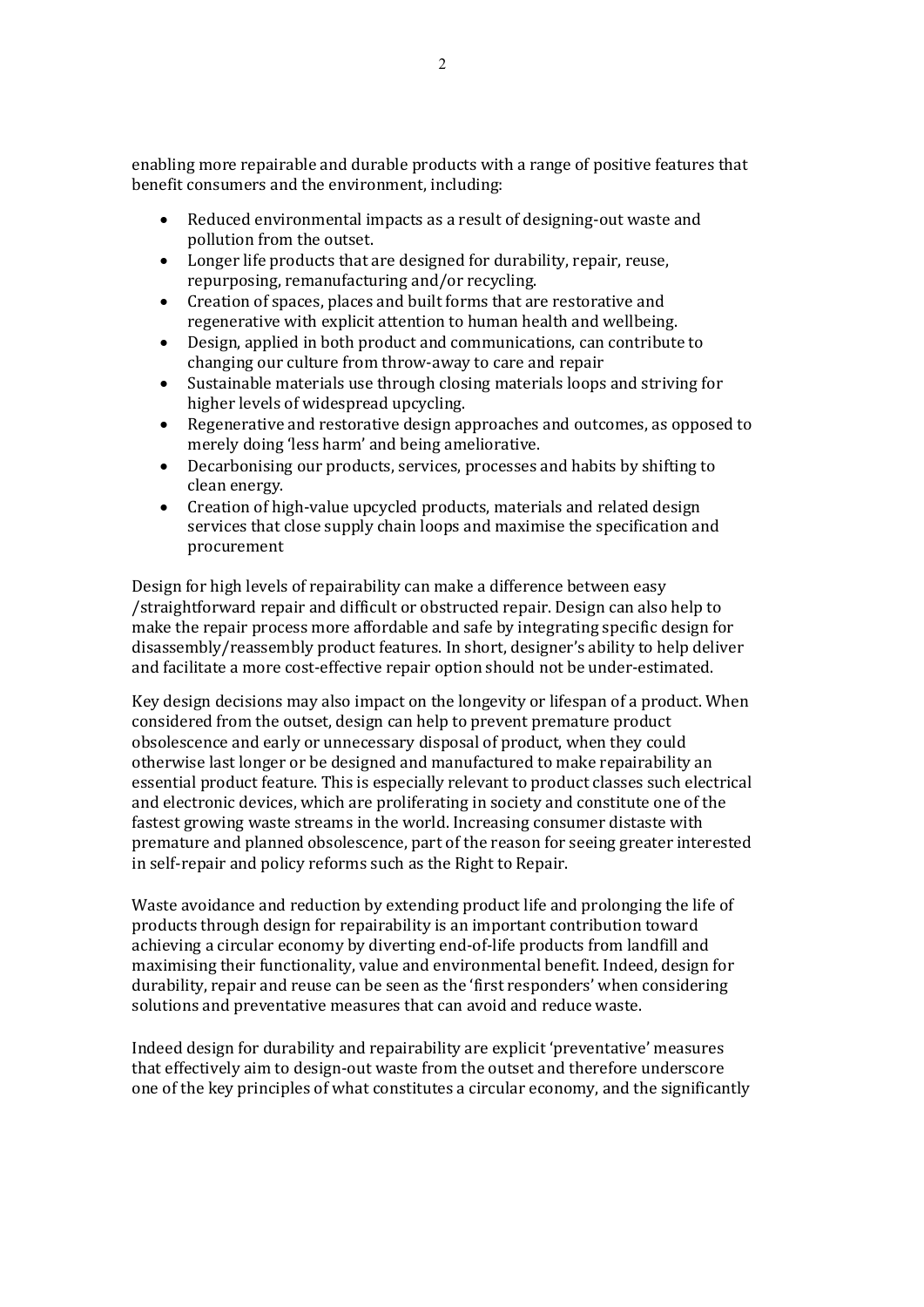impact that design can have on keeping products going long, and materials circulating in the economy.

This has been acknowledged in the Australian Government's recently passed legislation – the *Recycling and Waste Reduction Act 2020*, which includes attention to a much stronger life-cycle approach to products, materials, waste and the associated impacts. It is especially important to note the Objects off the Act and specific subclauses that cite repair and related aspects:

*"The objects of the Bill will include reducing the impact that products and waste material have on human and environmental health and realising community and economic benefits by taking responsibility for products and waste material. The objects will be achieved by regulating the export of waste material to promote its management in an environmentally sound way, encouraging reuse, recycling and recovery of products, as well as responsible product design."[1](#page-2-0)*

Subclause 3(2) talks about how the objects are to be achieved by: encouraging and regulating those responsible for using, designing, manufacturing and distributing products to take responsibility for those products, including by taking action that relates to: improving the durability, **repairability** and reusability of products; and managing products throughout their life cycle.<sup>[2](#page-2-1)</sup>

Also at a Federal level, the Australian Government's response to the *[Review of the](https://www.environment.gov.au/protection/waste/product-stewardship/consultation-review-ps-act-incl-ntcrs)  [Product Stewardship Act 2011](https://www.environment.gov.au/protection/waste/product-stewardship/consultation-review-ps-act-incl-ntcrs)* (July 2020), made specific recommendations with the aim/intent of continuing to apply product stewardship as an essential policy tool for transitioning to a circular economy (recommendation #1); ipso facto … durability, repairability and reusability are increasingly important elements of any product stewardship approach relative to the specific product class in question. Additional noteworthy recommendations accepted in the *Review of the Product Stewardship Act 2011* with implications for durability and repairability include the following:

- Recommendation #8 Broaden the objects of the Act to include product design improvements related to durability, repairability, re-usability and recyclability.
- Recommendation #16 Consider options to broaden the focus of the NTCRS to address the full product life cycle in line with the objectives of the Product Stewardship Act.
- Recommendation #24 Develop a policy position for the NTCRS on re-use before the next review.

<span id="page-2-0"></span><sup>&</sup>lt;sup>1</sup> Federal Register of Legislation, Australian Government.

https://www.legislation.gov.au/Details/C2020B00104/Explanatory%20Memorandum/Text <sup>2</sup> Federal Register of Legislation, Australian Government.

<span id="page-2-1"></span>https://www.legislation.gov.au/Details/C2020B00104/Explanatory%20Memorandum/Text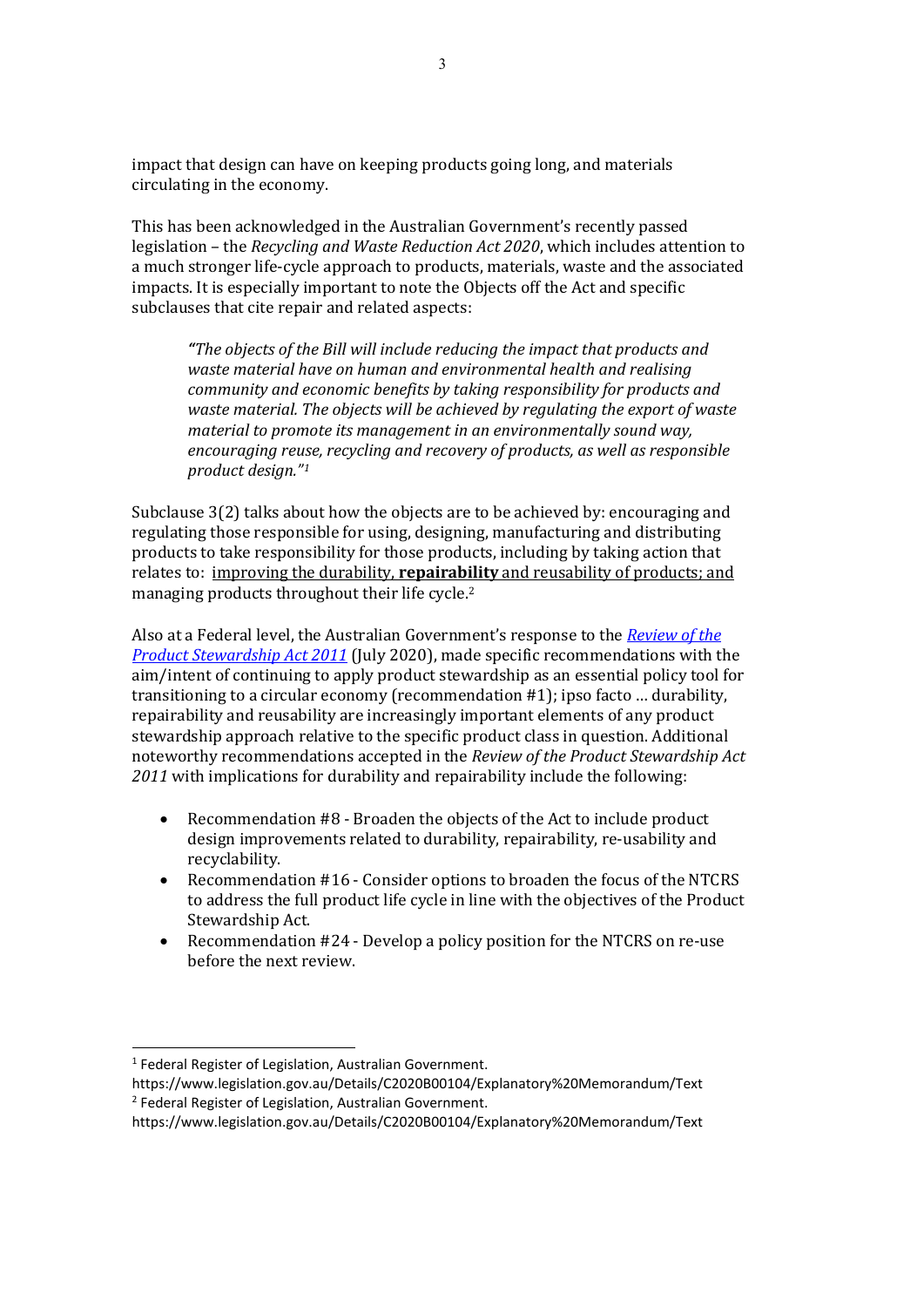The DIA supports the types of actions and reforms outlined in Table 1[3](#page-3-0) (Examples of international approaches to a 'right to repair') in the Commission's Discussion Paper with regard to product design standards, product information and labelling, as well as laws prohibiting planned product obsolescence. The EU Ecodesign Directive for appliances is noteworthy as is the durability Index recently announced by France. These measures require a strong circular design approach that serve to benefit the consumer, the environment and progressive manufacturers , producers and retailers.

Education, professional development and ongoing training related to design for repair should also be pursued as part of the overall package of reforms to support the Right to Repair. The DIA believes that design education at tertiary level should incorporate courses, subjects and programs specifically related to circular design, including strategies, principles, guidelines and project-based learning with a focus on 'how to' design for durability and repairability.

In relation to the specific information requests, the DIA offers the following responses:

• *What types of products and repair markets should the Commission focus on?*

The commission should focus on those product categories where repair can make a difference to extending their longevity without compromising functionality, safety and performance. Examples of such categories would typically include small domestic appliances, major domestic appliances and whitegoods, consumer electronics, furniture, power tools, scientific and medical equipment, musical instruments, hobby equipment and toys. Focus should also be placed on those products widely accepted as being subject to obvious design features that contribute to premature and/or planned obsolescence.

• *To what extent do current IP laws already facilitate repairs by consumers or independent third parties (e.g. the spare parts defence under the Design Act)?*

Currently, designers are inadequately recognised in Australian IP protections. Terms of protection in Australia are shorter than in comparable countries and significantly shorter than copyright protection. Also, there is no moral rights clause in the Designs Act so designers routinely do not receive credit for their innovations. Designers are trained to create products, environments and experiences that simply and elegantly serve their purpose. Longevity and repairability are natural outcomes of good design. It is others in the supply chain – such as manufacturers and retailers – that demand and gain from planned obsolescence and restricted repairability.

In addition to the role that designers can play in creating products that are able to be repaired, the DIA envisages a role for designers in the repair market. For example, where a manufacturer chooses not to retail component

<span id="page-3-0"></span><sup>&</sup>lt;sup>3</sup> Right to Repair- Issues paper, Productivity Commission, December 2020, p25.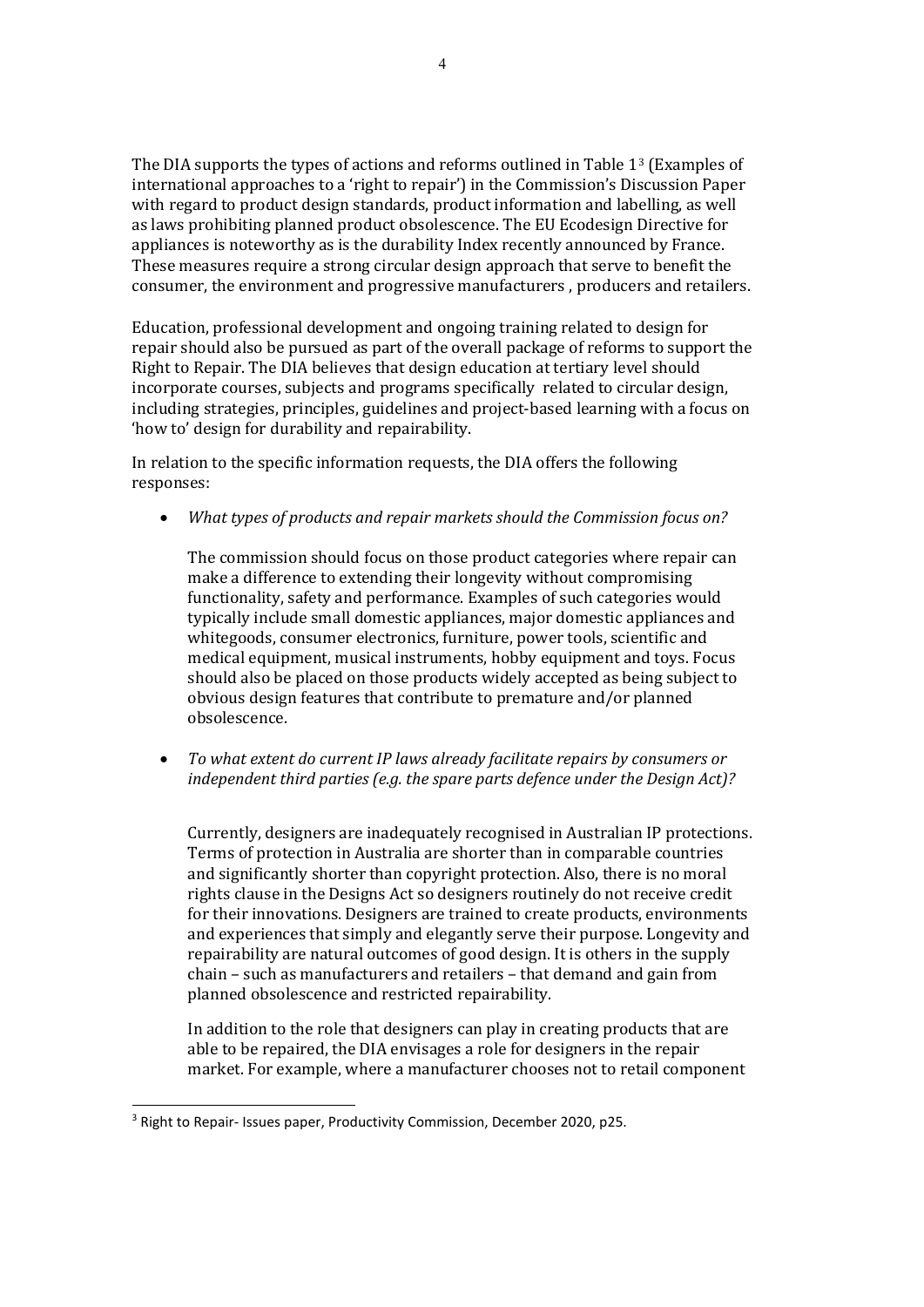parts (through a policy of replace rather than repair) designers could design replacement parts that can be easily and cheaply manufactured on demand eg through 3D printing. This might particularly suit product housing or mechanical parts where appropriate materials can be used in small scale production. It would require new pricing models in order to be feasible but contemporary production methods and changing community attitudes make this more possible than in the past. This role differs from existing nonlicensed activity in two ways: the scale of production would be low numbers and on-demand and the designer would not necessarily be linked to or control the manufacture of the parts, and the service would be for parts that are otherwise not available individually. It would deliver high quality professional design at a scale currently served by hobbyists. This role could be covered by the existing spare parts defence in the *Designs Act 2003* but this has not been tested.

• *Do current IP protections (e.g. intellectual property rights, technological protection measures, end-user licencing agreements) pose a significant barrier to repair in Australia?* 

In some repairs markets, eg cars, the high prices for licensed 'genuine' parts provide an incentive for other manufacturers to create alternative replacement parts. This provides choice of parts for car owners in some instances but insurers tend to dictate outcomes in terms of repair versus replace. The market is similar for common household goods. The role of designers in these secondary markets is invisible and there is no incentive or requirement for their work to be acknowledged. As a result, IP protections are generally viewed by the community as instruments of market protection for large organisations rather than a legitimate means of protecting creativity. If the work of designers was better understood and valued then the dynamics of many markets would shift to allow greater repairability. The current settings of the Designs Act are an impediment to this. Provisions such as copyright can also obstruct repair. For example, copyright on schematics or service manuals may prevent this information being available to repairers or users which can increase the risk and difficulty of repair

• *What are the benefits, costs and risks of Australia adopting measures similar to those currently used overseas, such as product design standards and reparability ratings?*

The benefits are likely to outweigh the costs and any risks, especially if Australia can learn from overseas policy reforms and how they've been implemented. Product design standards such as the EU Ecodesign Directive should be seriously considered for similar categories of electrical and electronic products in Australia. Similarly, the Durability Index from France should be considered with a view to its applicability in Australia, given its contribution providing practical consumer information at the time of purchase.